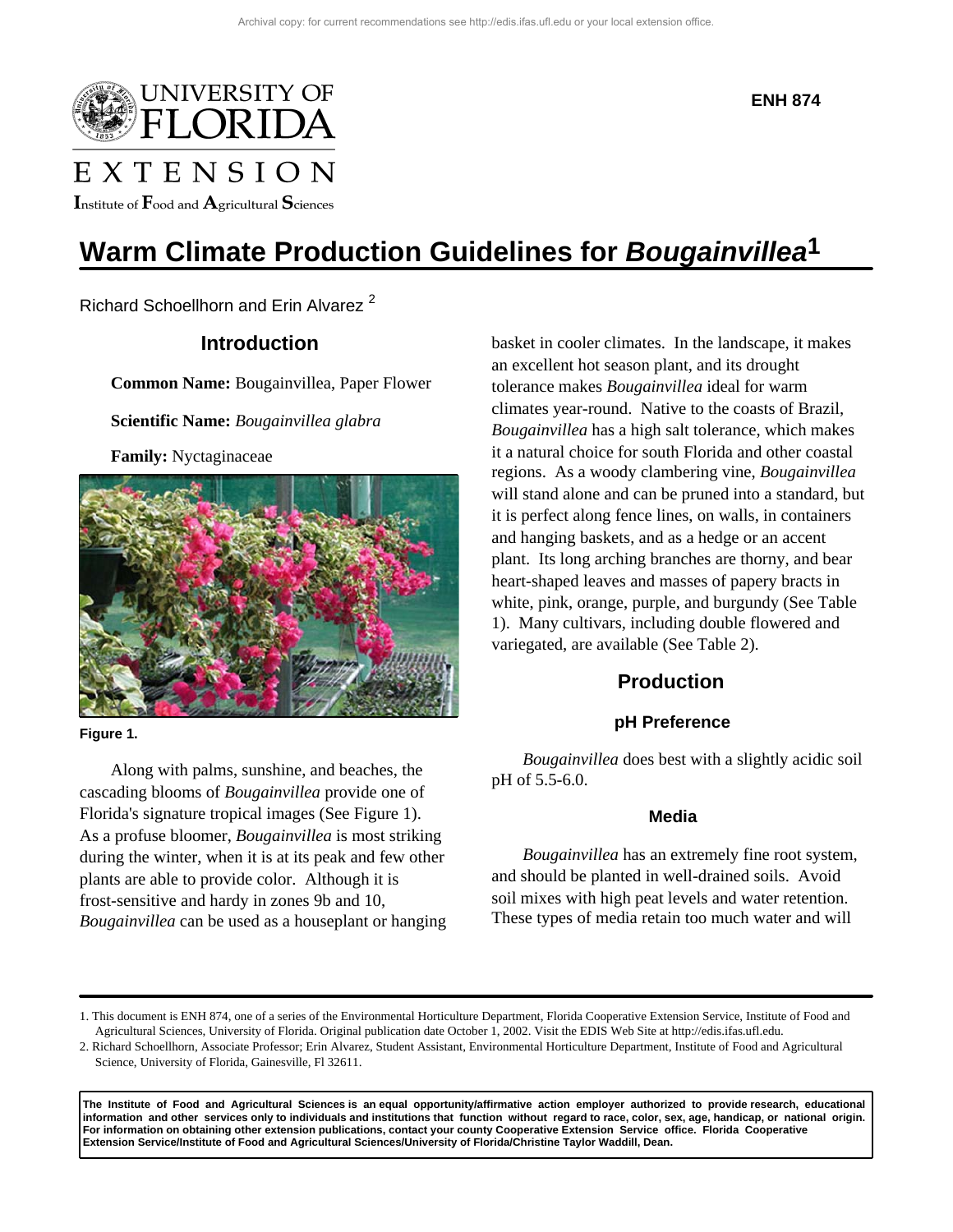contribute to root rot; be sure to select a well-draining media.

#### **Light Levels**

As a tropical plant, *Bougainvillea* requires full sun, or a light level of at least 4000 f.c. Most growers keep hanging baskets at the top of the greenhouse for maximum light exposure.

#### **Production Temperatures**

Temperatures should be maintained somewhat high; a minimum of  $65^{\circ}$ F at night and  $75^{\circ}$  to  $95^{\circ}$ F during the day. Crop scheduling will be delayed at cool temperatures, especially if the soil is also cool.

#### **Fertilization**

At planting, provide a fertilizer that is high in phosphate, and follow with a balanced liquid fertilizer at 150-300 ppm. Nitrogen and phosphate are critical to flowering, but do not overfertilize; too much fertilizer will add growth, but will inhibit blooming. Magnesium and iron deficiencies are common, but apply a complete micronutrient blend or chelated spray with caution, as too much of either Mn or Fe will cause the other to be unavailable to the plant, and will result in a deficiency. Micronutrient applications can be used at 1/2 the recommended rate at two times to avoid toxicity.

#### **Propagation**

Propagate this plant from cuttings, but propagation can be slow and difficult due to *Bougainvillea'*s extremely fine root system. Bougainvillea roots best from semi-hardwood cuttings 5-9 nodes in length. Take softwood cuttings if you are propagating when night temperatures are above 55<sup>o</sup>; hardwood cuttings when night temperatures are below  $55^{\circ}$ F. Treat cuttings with between 3000 and 6000 ppm IBA. Remove leaves from all portions of the stem that will be underground. Some research suggests that thicker cuttings with higher concentrations of auxin produce better rooting; however, high levels of auxin may result in stunted branching. Bottom heat will speed rooting. Intermittent overhead mist is required; cuttings must never be allowed to wilt. High relative humidity must be maintained around the plants at all

times. Time to rooting is 6-12 weeks. Transplant young plants with caution to avoid damaging the roots, and always apply a broad-spectrum fungicide drench when planting cuttings and again after transplanting to prevent root rot.

#### **Pinching Required**

Pinch plants at 4 weeks to shape them, or pinch to a stake for taller plants. Dikegulac can be used at 2 fl oz/gal, or Atrimmec<sup>®</sup> at 1 fl oz/gal for a chemical pinch that will stimulate new branch growth and subsequent flowering.

#### **Plant Growth Regulators**

The need for and effects of plant growth regulators vary greatly depending on a number of factors. It is always recommended that growers test plant growth regulators before use. Always follow label instructions. Growers have reported success with Paclobutrazol at 20-40 ppm when plants are near salable size.

#### **Photoperiod/Flowering**

Blooms occur only on new growth, so new growth on plants is vital to the achievement of flowering. *Bougainvillea* normally flowers during the short days of winter, but blooms are highly dependent on temperature. Drought stress can also stimulate flowering even with long daylight exposure. Growers frequently allow plants to dry just to the point of wilting to induce flowering. However, excessive drying can cause leaf drop and dormancy; use care and be sure to water at first signs of wilt.

#### **Plants Per Pot**

Plant one liner per gallon container, one or two liners for an eight inch hanging basket, and three liners per ten- to twelve-inch hanging basket.

#### **Scheduling**

Allow twelve to sixteen weeks for *Bougainvillea* to grow from a liner to a finished one-gallon plant or hanging basket, depending on temperature and light levels. (See Table 1)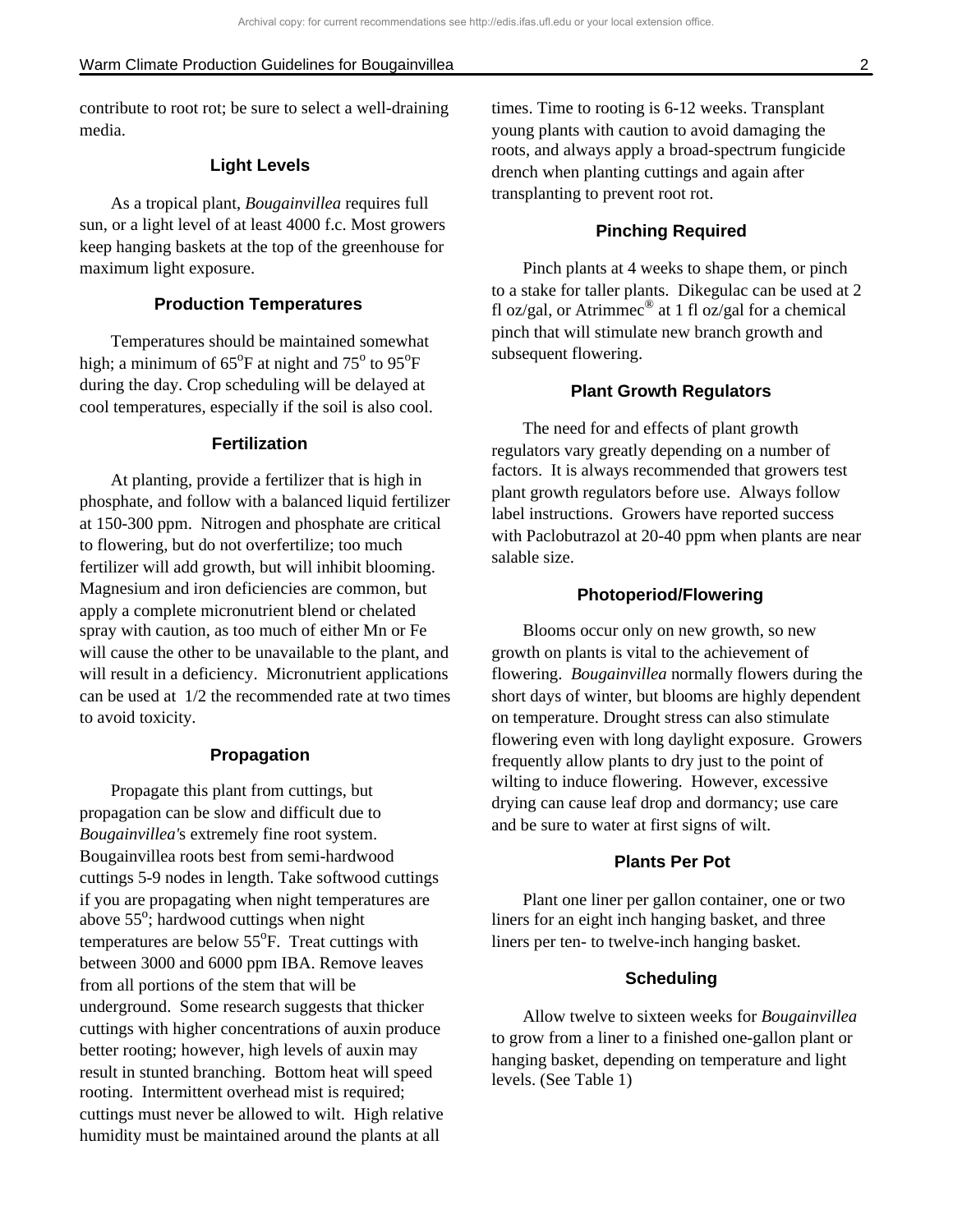#### Warm Climate Production Guidelines for Bougainvillea 3

# **Common Problems**

- Irregular flowering is a major concern for growers, who often use drought stress to encourage blooming. Variety choice can be extremely helpful in remedying this problem, however.
- Leaf drop can be a problem as a result of over-watering, under-watering, low light levels, or cold temperatures.
- Root rot is easily prevented by careful handling and by the application of a broad spectrum fungicide drench during transplanting or planting in the landscape.
- New growth yellowing or chlorosis is often a result of a magnesium or iron deficiency, and an application of a complete micronutrient blend or chelated spray should help, but use caution—too much of either Mn or Fe will result in a secondary deficiency, as the plant is unable to absorb one when the other is present at high levels.
- For old growth chlorosis, apply Epsom salts at 1-2 tsp/gal as a drench or foliar spray.

## **Landscape Culture**

*Bougainvillea* is a wonderful addition to any landscape, whether it's used as a permanent fixture, a container plant or hanging basket in a semi-tropical landscape, or an annual in cooler climates. For the best performance out of your *Bougainvillea*, follow these guidelines:

- Keep *Bougainvillea* on the dry side, especially if you want lots of blooms. Too much water will promote root rot and cause leaves to drop. Don't water on cool nights.
- Use a high-bloom fertilizer.
- Plant or place *Bougainvillea* in full sun. As a potted plant, flowers will last for up to eight weeks if kept in a sunny location.
- Winter dieback may be a problem if the weather gets too cool, so if you're growing *Bougainvillea*

in a frost-prone area, plant in a protected location or cover in case of frost.

# **Other Resources for** *Bougainvillea* **Information**

"http://hendry.ifas.ufl.edu/ HCHortNews\_Bougainvillea.htm"

"http://www.bougainvilleas.com/"

"http://pine.usask.ca/cofa/departments/hort/hortinfo/ plants/bougainv.html"

"http://bougainvillea.freeyellow.com/ bougainvillea.html"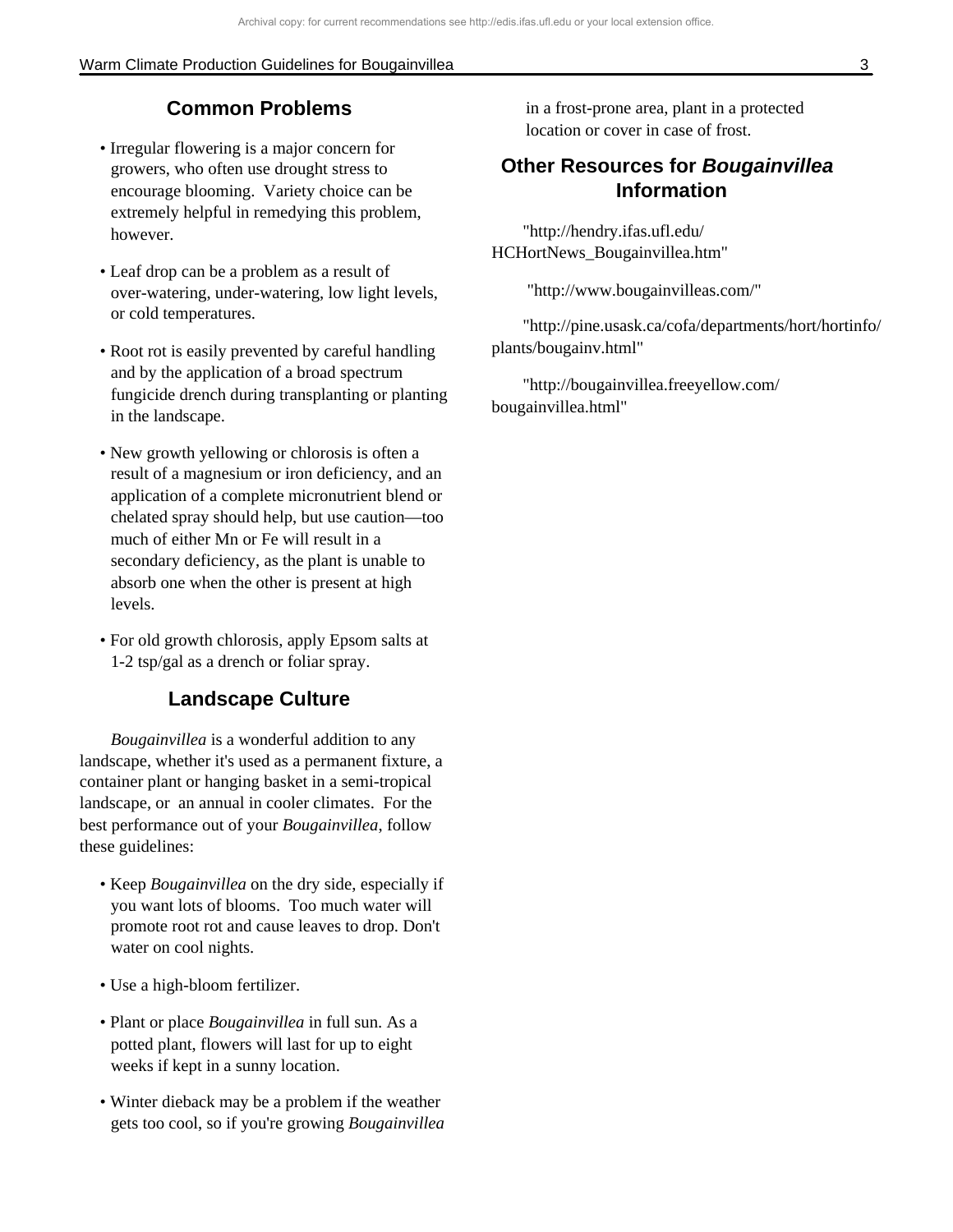# Warm Climate Production Guidelines for Bougainvillea 4 and 200 million and 200 million and 200 million and 200 million and 200 million and 200 million and 200 million and 200 million and 200 million and 200 million and 200

|  |  |  | Table 1. Rough table of production times for Bougainvillea |  |
|--|--|--|------------------------------------------------------------|--|
|  |  |  |                                                            |  |

| Time                                                                             | <b>Stage of Production</b>                                  |  |
|----------------------------------------------------------------------------------|-------------------------------------------------------------|--|
| 6-12 weeks                                                                       | Rooting/propagation - depending on propagation techniques   |  |
| 12-16 weeks                                                                      | 1 - Liner to gallon                                         |  |
| 12-16 weeks                                                                      | 1-2 Liners per 8" hanging basket                            |  |
| 14-20 weeks                                                                      | 3 - Liners per 10-12" hanging basket                        |  |
| 20-50 weeks                                                                      | Liner to 3-5 gal nursery containers & trellises             |  |
| 50-100 weeks                                                                     | From liner to larger nursery containers and specimen plants |  |
| *Actual production time varies with light, temperature, and fertilizer regimens. |                                                             |  |

**Table 2.** Commonly produced *Bougainvillea* Cultivars and their primary uses

| <b>For Landscape Use</b>                  |                                                                                                          |  |
|-------------------------------------------|----------------------------------------------------------------------------------------------------------|--|
| 'Barbara Karst'                           | Large bright red bracts. A most popular standby that always performs well. Almost constant<br>bloomer.   |  |
| 'Mrs Butt'                                | Red to peach bracts. This is a buttiana cultivar. Large repeat bloomer.                                  |  |
| 'Miami Pink'                              | Dark pink bracts. Does best in the landscape.                                                            |  |
| 'Tropical Bouquet'                        | Orange but quickly becomes pink. Compact and bushy.                                                      |  |
| 'California Gold'                         | Large, long-lasting gold bracts. Can be considered as yellow in some environments. Nice vining<br>habit. |  |
| 'Royal Purple'                            | Dark purple bracts. Good replacement for Elizabeth Angus in humid areas.                                 |  |
| For Containers/Hanging Baskets            |                                                                                                          |  |
| 'Helen Johnson'                           | A dwarf red. Compact and bushy grower. Branches freely. Good for hanging baskets.                        |  |
| 'Juanita Hatten'                          | Red Foilage may be slightly variegated in shades of green. Branches freely. Good for hanging<br>baskets. |  |
| 'Pink Pixie'                              | True miniature. Small pink bracts. Good for small pots.                                                  |  |
| 'Summer Snow'                             | Large, pure white bracts. Excellent for weddings. Does very well in hanging baskets.                     |  |
| 'Dr. David Barry'                         | Large lavender bracts. Fine for containers.                                                              |  |
| <b>Novelty/Special Interest Cultivars</b> |                                                                                                          |  |
| 'Double Red'                              | Deep red. Clusters of fluffy double bracts over nice green leaves.                                       |  |